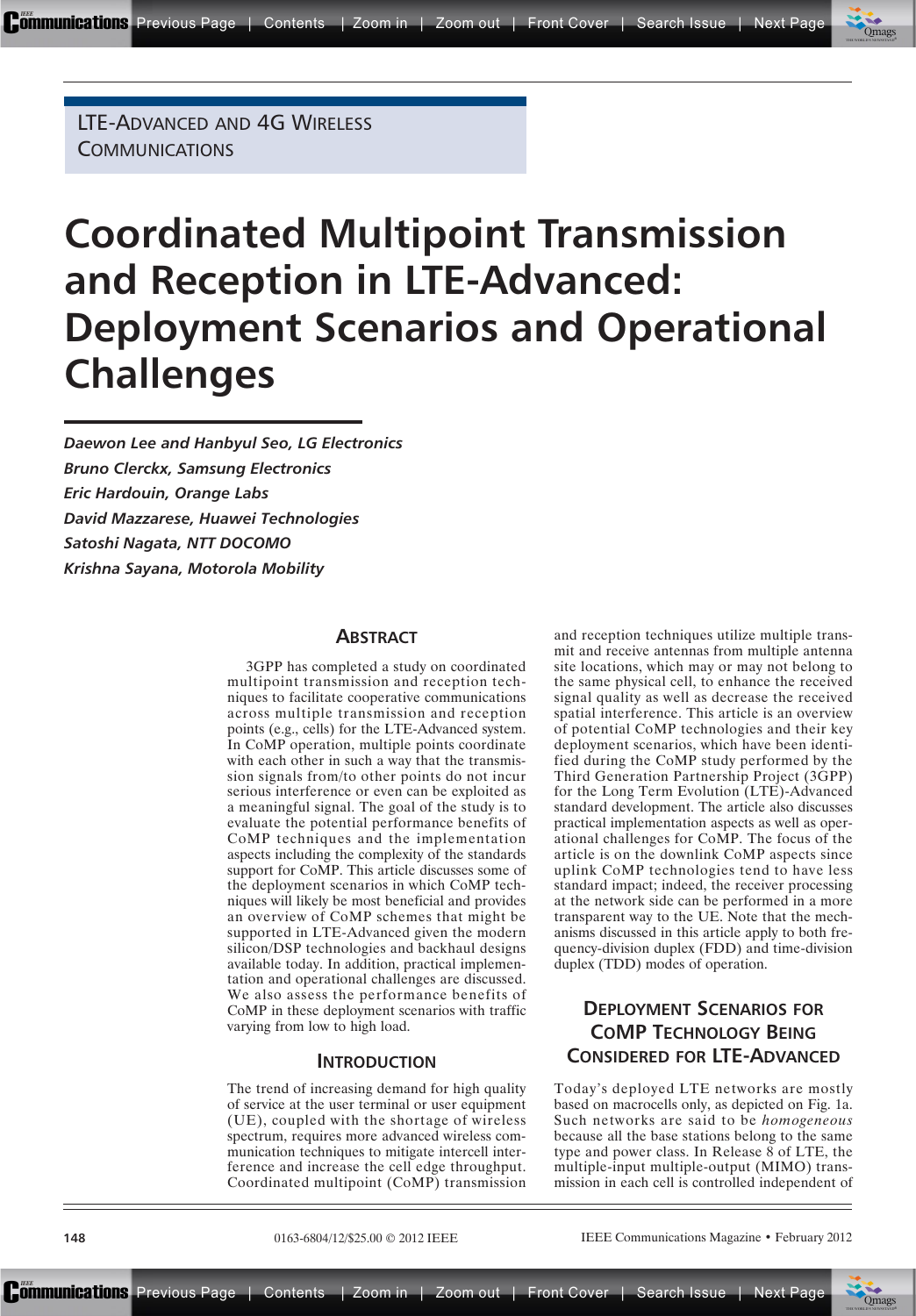

that of its neighbors. Intercell interference coordination (ICIC) is supported by means of coordination message exchanges between base stations via a standardized interface named X2. The goal of ICIC is to provide the scheduler at one cell with information about the current or prospective interference situation at its neighbors. However, the latency, or delay with which these coordination messages can be exchanged, depends on the backhaul technology used to carry X2. This latency cannot be guaranteed to be low, as discussed in more detail later. While ICIC techniques are primarily designed for semistatic coordination, CoMP techniques target more dynamic coordination and may require much lower latency.

While macrocells constitute the basis of a mobile network's coverage, the deployment of low-power nodes (e.g., pico- or femtocells, or relay nodes) within the macrocell is foreseen as a widely used solution in the future to cope with the ever increasing mobile traffic demands. Such networks, called *heterogeneous networks*, are characterized by harsh intercell interference between the macro and the low-power nodes, due to their closer proximity and different power classes. Heterogeneous deployments are illustrated in Fig. 1b. The intercell interference effect is even more detrimental when the effective cell size of the low-power node is expanded to balance the traffic load between the macro and the low-power node cell, so UE may be associated with a cell that does not provide the strongest received signal power [1].

One recent deployment trend foreseen to be widely applied for LTE consists of splitting the base station functionalities into a baseband unit (BBU), which performs in particular the scheduling and the baseband processing, and a remote radio head (RRH), responsible for all the radio frequency (RF) operations (e.g., carrier frequency transposition, filtering, power amplification). The BBU is typically placed in a technical room (e.g., in the basement of a building) while the RRH is located close to the antenna, potentially hundreds of meters away from the BBU, both units being connected via optical fiber. In addition to suppressing the feeder loss (since the power amplifier is immediately close to the antenna), this approach allows BBUs managing different radio sites to be gathered in the same place, thereby reducing the site cost and easing site maintenance. Moreover, having geographically separated RRHs controlled from the same location enables either centralized BBUs jointly managing the operation of several radio sites or the exchange of very low-latency coordination messages between BBUs responsible for their own site. RRH deployments therefore facilitate the fast coordination between transmission/ reception points that is required for CoMP.

The applicability of the CoMP functionality indeed depends to a great extent on the backhaul characteristics (latency and capacity), which condition the type of CoMP processing that can be applied and the associated performance. In order to account for the various possible network topologies and backhaul characteristics, the study of CoMP in 3GPP has focused on the following scenarios:



**Figure 1.** *Deployment scenarios under consideration for CoMP technology: a) homogeneous networks; b) heterogeneous networks.*

- Coordination between the cells (sectors) controlled by the same macro base station (where no backhaul connection is needed)
- Coordination between cells belonging to different radio sites from a macro network
- Coordination between a macrocell and lowpower transmit/receive points within its coverage, each point controlling its own cell (with its own cell identity)
- The same deployment as the latter, except that the low-power transmit/receive points constitute distributed antennas (via RRHs) of the macrocell, and are thus all associated with the macrocell identity

Scenarios 1 and 2 are targeted for homogeneous scenarios (Fig. 1a), and scenarios 3 and 4 are targeted for heterogeneous scenarios (Fig. 1b). Note that different operators will have different priorities regarding the CoMP deployment scenarios, leading to different implementation considerations.

# **OVERVIEW OF GENERAL COMP TECHNIQUES**

Conventionally, a set of geographically collocated antennas that correspond to a particular sectorization are configured as a cell. A UE terminal is connected to a single cell at a given time based on associated maximum received signal power. This cell then becomes its serving cell. Given the new definitions of CoMP scenarios as introduced earlier, the antennas configured as a cell may not be geographically collocated. The term *transmission point* (TP) can then be used to refer to a set of collocated antennas, and a cell can correspond to one or more of such TPs. Note that a single geographical site location may contain multiple TPs in case of sectorization, with one TP corresponding to one sector. CoMP techniques can also be defined in a more straightforward manner as the coordination between TPs.

CoMP studies performed in 3GPP generally categorized three different types of CoMP techniques depending on the required constraints on the backhaul link between coordinated points and the level of scheduling complexity. These types of CoMP techniques can be broadly classified into coordinated scheduling and coordinat-

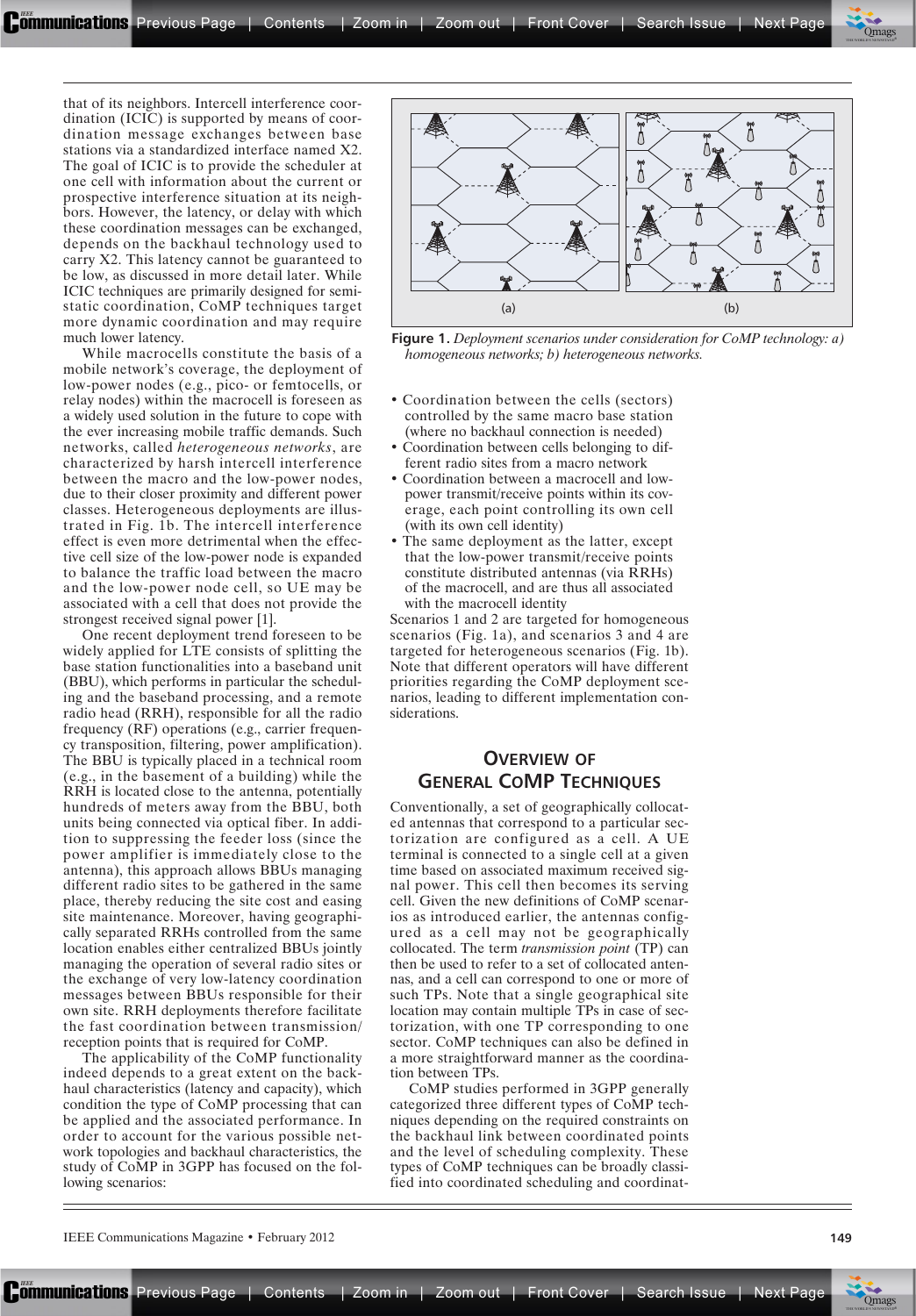



**Figure 2.** *General classification of CoMP techniques.*

ed beamforming (CS/CB), joint transmission (JT), and TP selection (TPS).

CS/CB can be characterized by multiple coordinated TPs sharing only channel state information (CSI) for multiple UE terminals, while data packets that need to be conveyed to a UE terminal are available only at one TP. JT can be characterized by the same data transmission from multiple coordinated TPs with appropriate beamforming weights. TPS can be regarded as a special form of JT, where transmission of beamformed data for a given UE terminal is performed at a single TP at each time instance, while the data is available at multiple coordinated TPs.

Figure 2 illustrates the principles of CoMP CS/CB, JT, and TPS. A solid red arrow refers to the strong interference incurred by the transmission in a neighboring cell, whereas dotted red lines represent relatively lower interference achieved with coordination. CS/CB reduces the interference level experienced by a UE terminal by appropriately selecting the beamforming weights of interfering points to steer the interference toward the null space of the interfered UE as represented by the dotted red arrow. JT allows one or more neighboring points to transmit the desired signal rather than interference signals from the point of view of the selected UE. TPS enables UE to be dynamically scheduled by the most appropriate TP by exploiting changes in the channel fading conditions. A dotted green arrow refers to an interfering cell that could potentially be transmitting desired signals to the UE in subsequent timeframes. Hybrid methods may also be implemented in a network to cope with different types of interference.

# **COORDINATED SCHEDULING AND COORDINATED BEAMFORMING**

The idea of CB emerged in the mid-nineties, mainly targeting a so-called signal-to-interference-plus-noise ratio (SINR) leveling problem [2], in which the power levels and the beamforming coefficients are calculated to achieve some common SINRs in the system or to maximize the minimum SINR. CS is a relatively newer idea. The first studies [3] mainly divide the entire network in clusters and apply centralized scheduling within each cluster in order to determine which TPs in the cluster should transmit in each time slot and to which UE. Later studies jointly use CS/CB as a tool to reduce multi-user and multicell interference.

Different approaches jointly combining CS and CB have been studied in LTE-Advanced, which can be classified by increasing order of complexity and requirements in terms of CSI feedback and CSI sharing.

Coordinated beam pattern is a low feedback

**150** IEEE Communications Magazine • February 2012

 $\overline{\phantom{a}}$ Qmags  $\overline{\phantom{a}}$  $\bullet$  .  $\bullet$  $\bullet$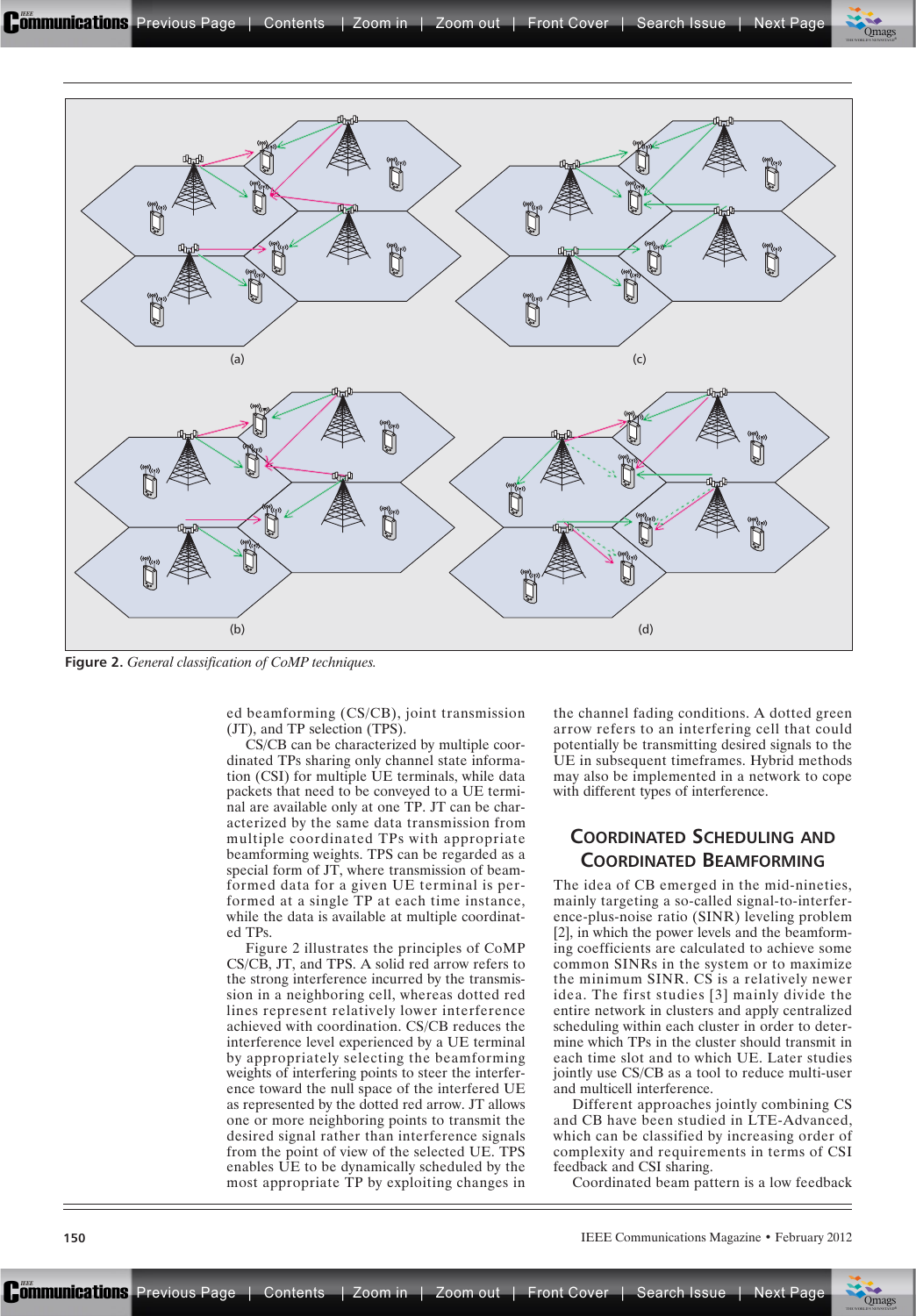

overhead approach targeting highly loaded cells that consists of coordinating the precoders (beamforming matrices) in the cooperating TPs in a pre-defined manner in order to reduce interference variation and enable accurate link adaptation, while avoiding spatial CSI feedback from the UE. Relying on a TP-specific beam pattern in the time and/or frequency domain, the TPs cycle through the fixed set of beams where the cycling period is decided by a central controller and conveyed to the TPs. Based on reports of the best resources and associated channel quality in each cycling period, the UE can be scheduled in the subframes or subbands where the coordinated beams provide the best channel conditions.

Precoding matrix indicator (PMI) coordination mitigates the inter-TP interference based on the report of a restricted or recommended PMI, which corresponds to a potential precoder at an interfering TP. Assuming that the UE and base stations have knowledge of a codebook composed of quantized precoders, PMI restriction and PMI recommendation techniques constrain the interfering TPs to use only those precoders that belong to a subset of the codebook in order to enhance cell edge performance. In the case of PMI restriction (or recommendation), the cell edge UE calculates and reports to their serving cell the restricted (or recommended) PMIs, defined as the PMIs that create the highest (or lowest) interference if used as a precoder in the interfering TPs. With these techniques, transmitters may be constrained to use a specific quantized PMI in the codebook as the actual precoder in a downlink transmission.

Interference suppression-based coordinated beamforming refers to a coordinated selection of the transmit precoders in each TP that aims at eliminating or reducing the effect of inter-TP interference. Contrary to the PMI coordination, the base stations compute a new transmit filter based on the CSI feedback from the serving and interfering TPs, relying typically on zero-forcing beamforming (ZFBF) or joint leakage suppression (JLS) criteria. While ZFBF filter is designed by forcing the interference from a reference TP to UEs served by other TPs to zero, JLS filter is obtained by maximizing the signal-to-leakageplus-noise ratio (SLNR) of the UE served by the reference TP. Interference-suppression-based CB provides more design flexibility than PMI coordination, but is more demanding in terms of complexity, CSI accuracy, feedback overhead, backhaul overhead, and scheduling coordination.

#### **JOINT TRANSMISSION**

Joint transmission can be broadly described as a simultaneous transmission of data to a UE terminal from multiple cooperating TPs. The transmission could be coherent or non-coherent and aims to improve the overall system throughput or a similar system-wide performance metric. It is particularly helpful to improve cell edge performance by converting an interfering signal to a desired signal. With dense small cell deployments and heterogeneous networks with lowpower nodes, there could be many UE terminals that receive significant signal strength simultaneously from multiple TPs. Furthermore, in RRH

deployments, a single BBU controlling multiple TPs can enable very low-latency coordination among them and allow joint scheduler implementations. A joint scheduler allows resource pooling, by dynamically adapting to short-term channel conditions and different traffic loads experienced across the control area of the BBU. In general, large cluster sizes improve these gains. However, the backhaul constraints in real deployments may limit the cluster size over which joint transmission and scheduling may be performed, or it could also be constrained by the network to simplify scheduler operation. The centralized scheduler can be implemented for each such cluster.

Non-coherent JT may use techniques like single-frequency network (SFN) or cyclic delay diversity (CDD) schemes, which target diversity gains and also enable increased transmit power to the UE. On the other hand, coherent transmission could be based on spatial CSI feedback relative to two or more TPs, which can be used to perform MIMO transmissions from the corresponding antennas. However, better synchronization and much smaller timing error differences between transmission points are needed to realize the full potential gains of coherent JT schemes, which may limit their applicability only to TPs connected by a fast backhaul.

The information theoretic bounds with ideal CSI predict significant gains with multi-TP coordination schemes [4]. However, the CSI available at the transmitter is often limited by the feedback currently supported on the uplink channels. For 3GPP specifications, the focus has been on enabling linear precoding techniques at the transmitter, and extensions of codebookbased PMI feedback that are currently supported for single-TP MIMO are the most likely candidates for multi-TP feedback.

To enable JT, the UE may report a PMI and corresponding channel quality indicator (CQI) with the assumption of  $JT$  from a set of aggregated antennas corresponding to the JT TPs. The TPs for JT may be set up semi-statically by the network. On the other hand, using more TPs incurs a network resource cost not known to the UE, since it may depend on dynamic conditions introduced due to traffic load, quality of service (QoS), and fairness at the network level. More flexibility can be achieved if the UE could feedback PMI/CQI corresponding to multiple JT transmission hypothesis. Clearly, there is a tradeoff between flexibility and overhead. One approach is to design codebooks with a hierarchical approach. With this approach, precoding matrix codebook may be used for single TP transmission to derive the PMI/CQI of each TP. For multi-TP joint transmission, JT CQI and PMI can be derived by concatenating each TP's CQI and PMI with inter-TP co-phasing information. More generally, multi-user JT schemes can also be used where the JT PMI received from multiple UE terminals can be used to perform multi-TP ZFBF. In a typical operation, the centralized scheduler controlling a cluster of TPs obtains the PMI/CQI corresponding to joint transmission hypothesis from UE in the cluster and assigns UE to TPs such that a certain metric (e.g., sum proportional rate) is maximized.

*Joint transmission can be broadly described as simultaneous transmission of data to a UE terminal from multiple cooperating TPs. The transmission could be coherent or non-coherent and aims to improve the overall system throughput or similar system-wide performance metric.*

 $\overline{\phantom{a}}$ 

 $\bullet$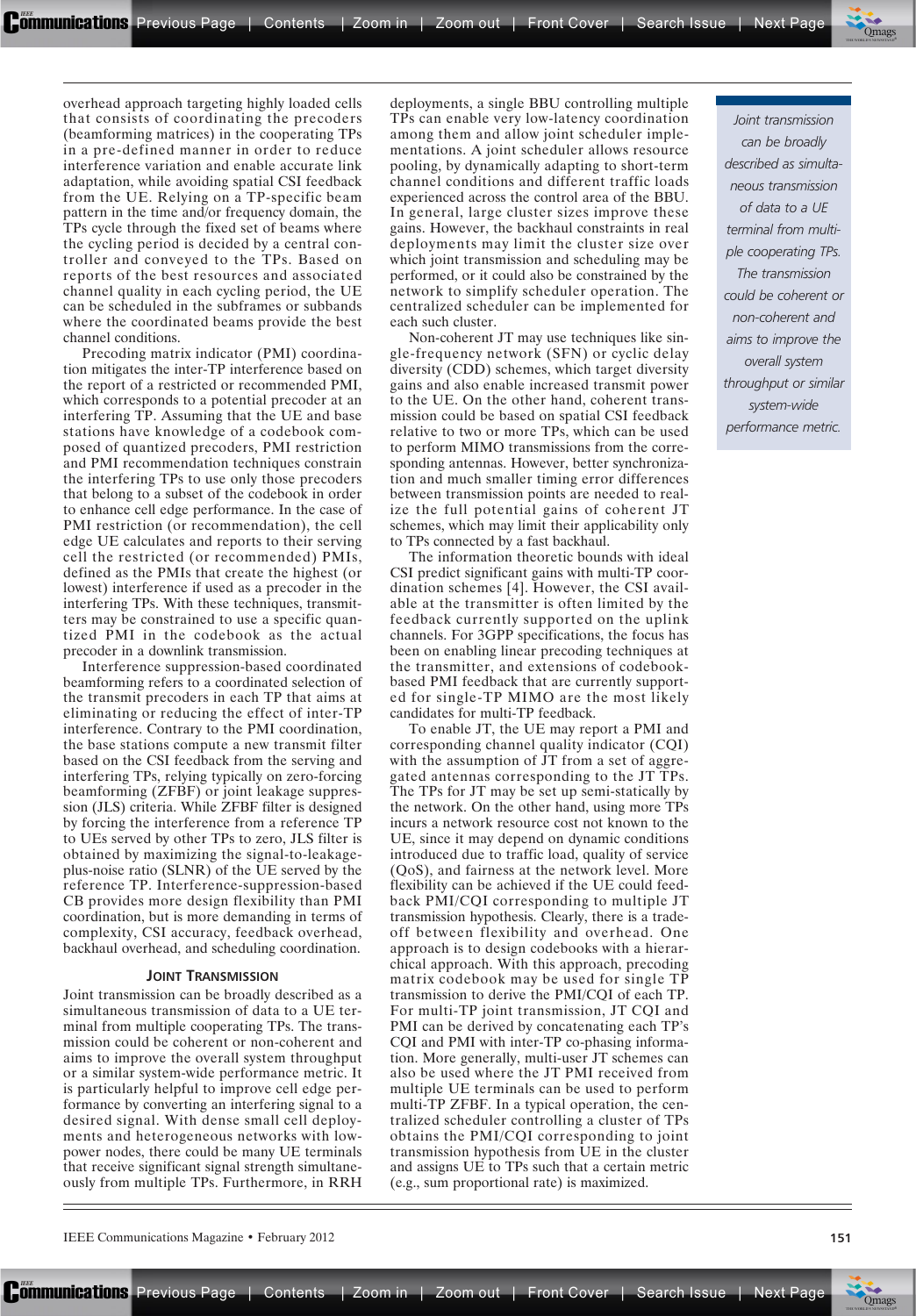

#### **TRANSMISSION POINT SELECTION (TPS)**

In LTE-Advanced, transmission point selection (TPS) is investigated by extending to an orthogonal frequency-division multiplexing (OFDM) system the idea of site selection diversity transmission power control proposed for highspeedHSDPA [5]. With TP selection, the signal to a given UE is transmitted from a single transmission point within the CoMP cooperating set on a certain time-frequency resource. The UE basically reports the index of its preferred TP (e.g. the TP with the highest received SINR) and corresponding CSI, which is subsequently used for transmission. The selected TP may dynamically change from one subframe, which is the minimum signal transmit time unit equivalent to 1ms, to another subframe via time-frequency domain dynamic scheduling. In addition, if the neighboring TPs remain silent by not transmitting any data, the received SINR of the UE can be further improved.

# **CONSIDERATIONS FOR THE STANDARD AND IMPLEMENTATION**

### **IMPLEMENTATION CONSIDERATIONS AT THE NETWORK**

The deployment of CoMP techniques requires some changes in the implementation of the network. As emphasized earlier, fiber connections among distributed cooperating points and regrouping the scheduling and processing functions at a central BBU allow harnessing the highest CoMP gains. In its most compact form, CoMP transmission and reception applied to the sectors of a single site can just be realized by an upgrade of the scheduling and processing algorithms since these functions are already co-located. Since the scheduling and processing complexity increases with the number of cooperating TPs, a balance needs to be found between the performance gains and the cost of the network upgrade.

Additional considerations for the deployment of CoMP in the network pertain to the propagation environment and the expected traffic load. For deployments with the same sites topology, backhaul latency and capacity, and scheduling and processing capabilities, the configuration of the TPs also has an impact on the performance of CoMP. In the heterogeneous scenarios 3 and 4, where pico-cells or RRHs may be deployed in hotspots or coverage holes, configuring the cooperating TPs with the same or different physical cell identities (cell ID) offers certain tradeoffs.

When a macrocell and the picocells in its coverage are configured with different cell IDs (scenario 3) with a frequency reuse factor of one, each cell has its own pool of resources for the transmission and reception of control channels and its own set of reference signals. Interference among these channels and signals is mitigated by scrambling sequences and by assigning orthogonal resources for reference signals from different cells. This cell splitting gain (or area splitting gain) enables a large number of connections

within the coverage area of the macro-cell, so this type of network configuration is appropriate with high traffic load. But this gain comes at a cost of spectral efficiency since data channels of one cell collide with the reference signals or control channels of another cell. This limits the applicability of CoMP techniques since JT cannot be applied on resource elements where such collisions occur, and CoMP gains can only be achieved on a limited number of resource elements.

 $\overline{\phantom{a}}$  $\frac{1}{\sqrt{2}}$  $\overline{\phantom{a}}$  $\bullet$  .  $\bullet$  $\bullet$ 

Qmags THE WORLD'S NEWSSTAND®

On the other hand, configuring the macrocell and RRHs in its coverage with the same cell ID allows all the cooperating TPs to share the same set of control channels and reference signals, by aligning the resources used for the transmission of data. This configuration comes at the cost of a lower control channel capacity and is therefore more appropriate in lightly loaded environments. Note that the cell splitting loss may be potentially recovered by designing control channels relying on user specific reference signals and transmitted only on a subset of coordinated TPs. Additional considerations should be given to the performance of legacy terminals which are not aware of the distributed nature of the antennas within the same cell. Some resources may need to be reserved for legacy terminals that are compliant with earlier versions of the specifications that do not support CoMP.

Finally, the network must make sure that the quality of channel estimation is sufficiently accurate to enable CoMP techniques. A CoMP terminal needs not only to measure the channel from its strongest TP, but also from TPs that are farther away. The reference signals used for CSI estimation transmitted from the far-away TPs may be interfered by reference signals and data transmissions from closer TPs. In order to avoid this situation, orthogonal resources are assigned to reference signals transmitted by cooperating TPs, and these resources cannot be used for data transmissions. This loss of spectral efficiency for the data is minimal given the sparse transmission of CSI reference signals (CSI-RS) in time/frequency and is further compensated for by the gains achieved in resource elements used for CoMP transmission of the data.

The deployment of CoMP sets some constraints on the backhaul when distant radio sites are coordinated. Regarding backhaul aspects, two categories of radio nodes have to be distinguished, as introduced earlier: base stations (macro, pico) and RRHs. Base stations are interconnected via the standardized X2 interface, carried over the backhaul network, whereas RRHs are connected to a BBU via point-to-point optical fiber. The backhaul capacity required by CoMP, even for JT, depends very much on the system bandwidth, the number of UEs served in a CoMP way, the size of the cluster and the network topology (e.g. ring or star). The backhaul latency is driven by the transport technology (e.g. optical fiber, microwave or copper-based technologies), the network topology (in particular the number of routers between two nodes) and the need to employ a security protocol over the backhaul, which all taken together can lead the latency to vary from hundreds of microseconds to 10–20 milliseconds [6]. As a result, the

**152** IEEE Communications Magazine • February 2012

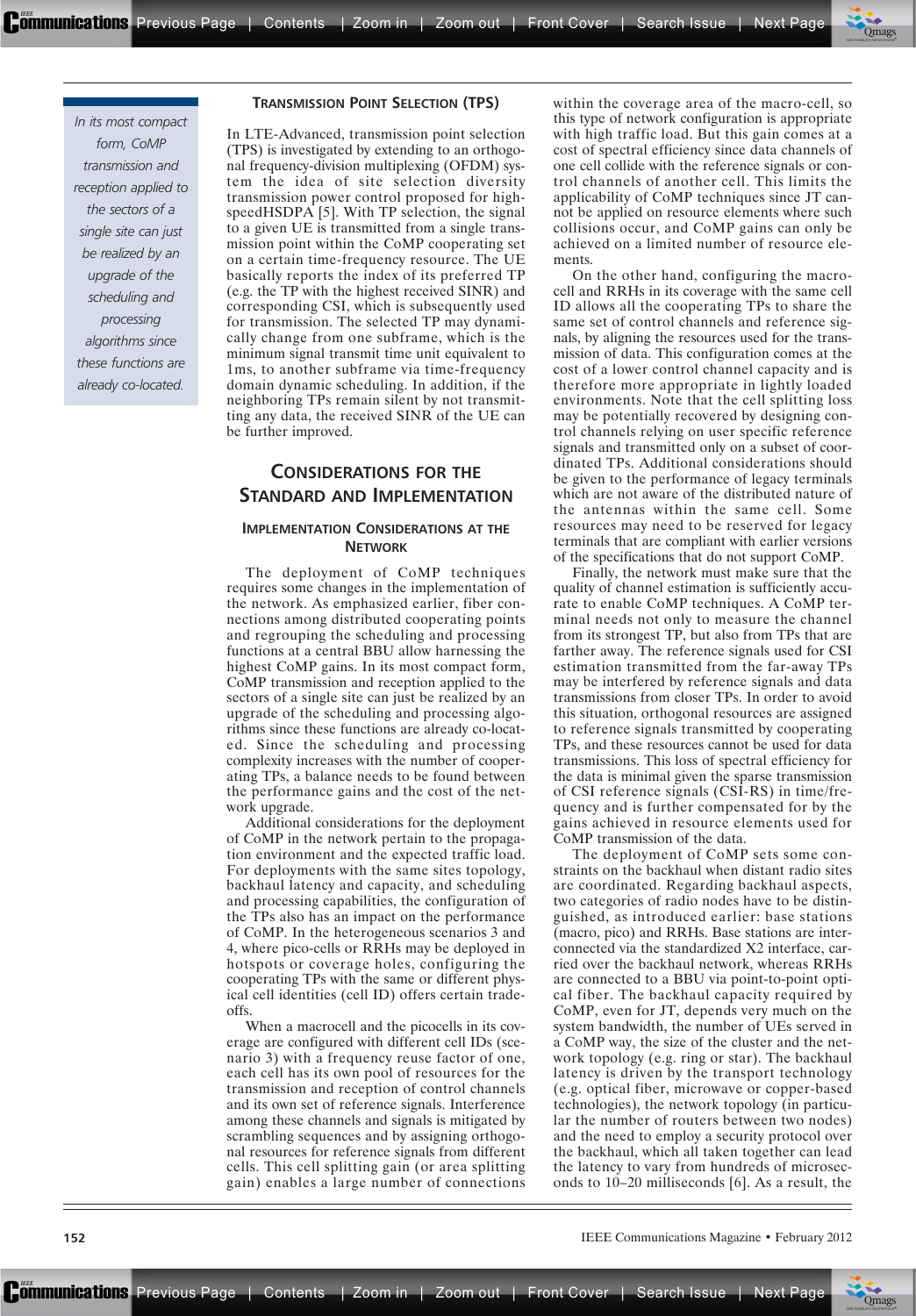

applicability of CoMP between neighbor base stations depends very much on the local backhaul network deployment. In contrast, CoMP between RRHs controlled by a centralized BBU or co-located inter-connected BBUs seems the most favorable deployment for CoMP across geographically separated radio sites, because point-to-point fiber exhibits both very low latency and high capacity. At last, coordination between the cells controlled by the same base station remains the most straightforward CoMP deployment scenario.

In addition, CoMP requires the TPs to be tightly time and frequency synchronized. This constraint again mostly affects CoMP between base stations, because some additional solution is needed to provide accurate phase synchronization (e.g. based on Global Navigation Satellite System), which is not needed otherwise (unless for TDD mode and multicast/broadcast service).

## **IMPLEMENTATION CONSIDERATIONS AT THE USER TERMINAL**

One aspect that needs to be considered at the UE is how to measure the channel quality to the TPs in the network in which CoMP is being operated. Here, the measurement can include long term signal strength for tracking the user mobility and the short term CSI measurements for link adaptation. The main purpose of the long term measurements in a conventional network is to prepare the handover, i.e. to report the signal strength received from each neighboring cell. Regarding the CSI measurement, all the neighboring signals are treated as interference in calculating the suitable PMI and CQI. In contrast, in a CoMP operating network, there are multiple TPs (cells) that are involved in the communication to a given UE, and it is possible for a neighboring cell (from the conventional network point of view) to transmit the desired signal. For a functional CoMP operation, this difference in the network measurement needs to be considered in the UE implementation. In addition, networks deploying advanced CoMP techniques may have multiple TPs which are associated with the same cell. In such deployments, long term measurements may be taken between TPs belonging to the same "cell."

The long term measurements can be used to identify the UEs that will benefit from CoMP transmissions and to trigger an appropriate CoMP scheme. With the long term measurements reported by UEs, the base station is able to identify the severity of the interference created by neighboring TPs. The CoMP measurement set of a given UE, defined as the set of TPs about which the CSI related to their link to the UE is reported, can be decided based on such measurements.

Depending on the supported CoMP schemes, a UE may be required to measure and report short term feedback corresponding to the channel observed from multiple TPs. A UE is expected to derive PMI feedback for multiple TPs (either per-TP PMI or a single PMI for multiple TPs) and CQI assuming multiple transmission hypotheses, where a transmission hypothesis corresponds to an assumption in the UE link adaptation block about the TPs transmitting to the UE and the TPs that constitute interference. If transmission hypothesis are restricted with semistatic setup by the network or by down selection at the UE, complexity may be reduced with acceptable performance loss.

CoMP terminals should be able to measure an appropriate interference which fits the targeted CoMP operation in deriving CQI. Differently from the conventional network where all the neighboring cells are the source of interference, some coordinating cells may not cause any interference in CoMP operation by transmitting only the CoMP terminal signal (JT) or nullifying its signal into the CoMP terminal direction (CS/CB). It is obvious that the conventional interference measurement will lead to an overestimation of interference because the contribution from the coordinated cells, which usually occupies a large portion in the inter-TP interference, will be removed or mitigated in the actual CoMP transmission. Thus, it is required for the network to ensure that a CoMP terminal can measure an appropriate interference level, for example, by measuring only the interference outside of the coordinated set. Even after this consideration, residual interference may remain after CS/CB operation due to the imperfect PMI feedback, so this effect also needs to be taken into consideration in performing the interference measurement.

# **PERFORMANCE EVALUATIONS FOR COMP**

3GPP Radio Access Network Working Group 1 has conducted a simulation campaign to evaluate the performance of the CoMP techniques described in this article. The detailed simulation assumptions and simulation modeling used in this campaign is described in the 3GPP Technical Report for LTE-Advanced CoMP [7]. The evaluation results presented in this article have been performed for a specific set of assumptions [8] such that they only represent one example of the performance achievable with CoMP. CoMP performance results can vary depending on the assumptions on e.g. impairments modeling and scheduler implementation.

Figure 3 and Fig. 4 show the relative performance gain of example CS/CB and JT CoMP implementations compared to Muti-User MIMO (MU-MIMO) in a non-CoMP network, for full-buffer and a simplified FTP traffic model [7] respectively. MU-MIMO is a spatial transmission technique where more than one user is scheduled using the same time-frequency resource from a transmission point, where co-channel separation between users is achieved by means of proper precoding and receive processing. The FTP traffic model allows various load factors to be modeled, and naturally leads to unequal loads in neighboring cells. Note that performance results between homogeneous networks and heterogeneous networks cannot be compared due to different layout and simulation parameters such as number of UEs, etc. The evaluated Heterogeneous Network is based on Scenario 3. For Scenario 4 the cell through-

*One aspect that needs to be considered at the UE is how to measure channel quality to the TPs in the network in which CoMP is being operated. Here, the measurement can include long term signal strength for tracking the user mobility and the short term CSI measurements for link adaptation.*

IEEE Communications Magazine • February 2012 **153**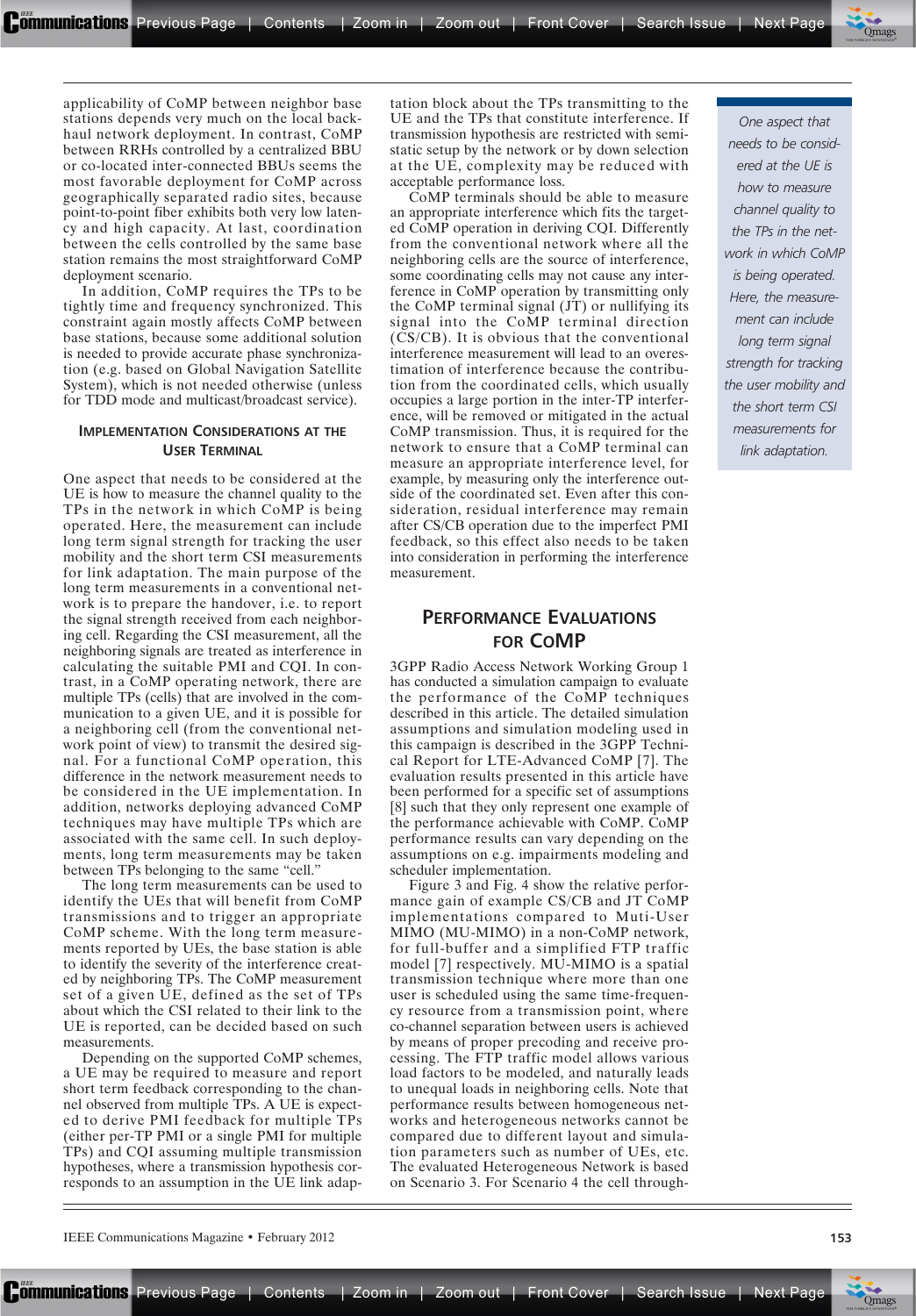

**Figure 3.** *Example homogeneous and heterogeneous networks (Scenario 3) evaluation for full buffer traffic.*



**Figure 4.** *Example homogeneous and heterogeneous networks (Scenario 3) evaluation for FTP traffic.*

put and the Macro-cell coverage sum throughput would have been identical. "Cell Tput" and "Cell-edge UE Tput" in Fig. 3 depict the average throughput of the entire cell and the throughput of users in the lower 5 percent-tile throughput distribution of the users in the network respectively. "Macrocell coverage sum Tput" in Fig. 3 depicts the sum of all cell throughput in the macrocell area, which includes picocells deployed in the macrocell. The load factor in Fig. 4 is the parameter, which is used to control the traffic load of the network; further detailed description of the load factor is in [7].

In addition to the results given in [9], the evaluation results in this article show that CoMP gains over the traditional single cell approach are obtained in both homogeneous and heterogeneous networks. CoMP gains are observed for UEs severely affected by interference. These UEs are typically found at cell edges in homogeneous networks. In heterogeneous networks, the numerous pico-cells create more cell boundaries, and the overlay of macro and pico-cells with different transmission powers enlarges the interference zone. Thus more UEs become eligible to

benefit from CoMP in heterogeneous networks. JT CoMP techniques generally give larger performance benefits than CS/CB CoMP, but at the cost of larger backhaul overheads as JT requires TPs to share the data packet to be transmitted to a particular UE. Note that the average cell throughput of JT CoMP in the heterogeneous scenario seems to be lower than for the non-CoMP case, but this is due to the fact that different scheduler algorithms were implemented and simulated. Indeed, due to the nature of the JT CoMP operation the same scheduler as the single cell operations cannot be used in the simulations. However, note that the performance benefits shown by JT CoMP cannot be achieved by changing the scheduler parameters in single cell operations.

 $\overline{\phantom{a}}$  $\frac{1}{\sqrt{2}}$  $\overline{\phantom{a}}$  $\bullet$  .  $\bullet$  $\bullet$ 

These observations show that CoMP techniques are a promising technology for LTE-Advanced networks, especially where the cellular deployment is not very regular and uniform but has rather complex cellular boundaries with varying user distributions. CoMP will thereby contribute to providing to the end user a more uniform experience of mobile broadband across the network coverage.

**154** IEEE Communications Magazine • February 2012

 $\overline{\phantom{a}}$ Qmags  $\overline{\phantom{a}}$  $\bullet$  .  $\bullet$  $\bullet$